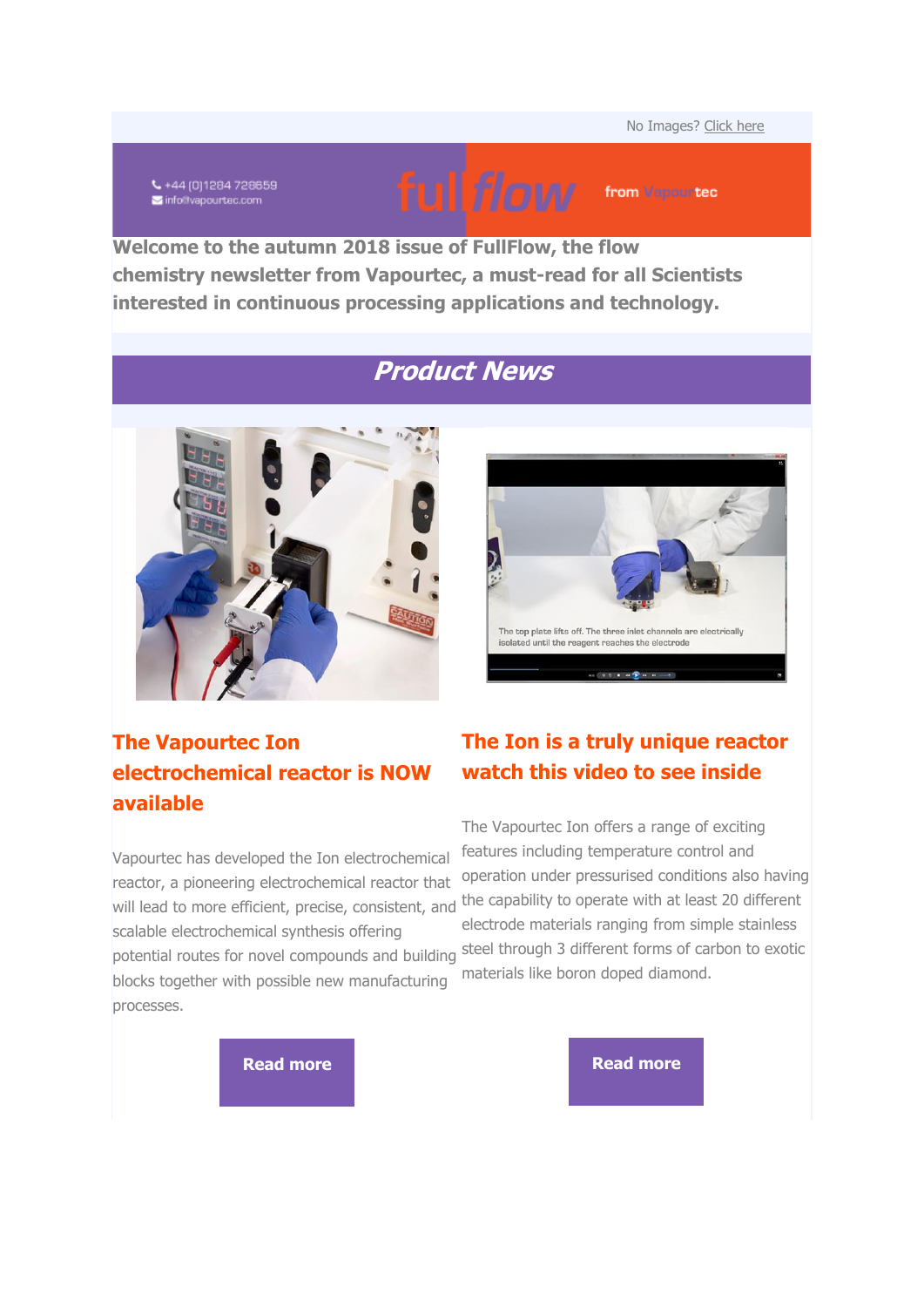



## **The R-Series can be expanded to eight independently controlled reactor positions**

For our Customers with either the most challenging reactions to telescope or who simply require further scale-up capability. The capability back-pressure regulators, causing inconsistent of the Vapourtec R-Series system has been further pressure management at best, and blockages at enhanced by enabling fully automated control of up to eight independently controlled reactor positions.

#### **A pressure regulator that can handle particles. One of the exciting features of the SF-10**

Solids, particulates, precipitates of any kind can cause a real problem with needle and seat-type worst. The **[SF-10 pump](https://vapourtec.createsend1.com/t/r-l-jjkihhkk-l-u/)** uses the Vapourtec V-3 pumps and can run as a precision pressure regulator

**[Read more](https://vapourtec.createsend1.com/t/r-l-jjkihhkk-l-h/)**

**[Read more](https://vapourtec.createsend1.com/t/r-l-jjkihhkk-l-o/)**

**Latest News**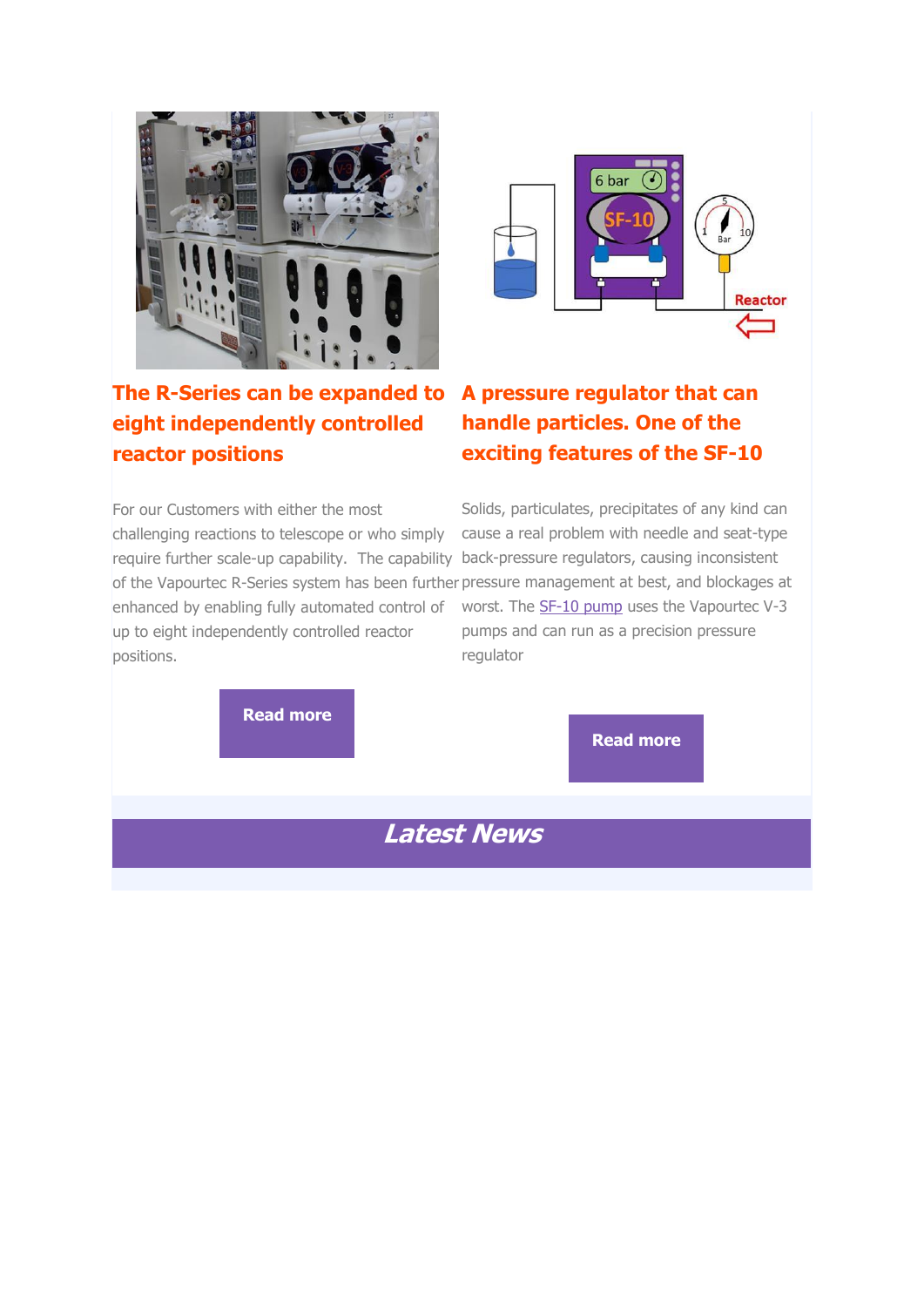



In a recent publication in the Journal of the American Chemical Society, Professor Richard Payne and his group at the University of Sydney have demonstrated a powerful flow technique for supplier WITKO. This agreement expands and R-Series and a photochemical reactor.

building long chain peptides, using the Vapourtec strengthens Vapourtec's presence and distribution Vapourtec has secured an important strategic distribution agreement for the supply of Flow Chemistry systems with Polish specialist laboratory network across Europe.





Vapourtec's regular flow chemistry blog has been Vapourtec is excited to have sealed a deal with discussing a range of interesting observations

GPE Scientific to distribute the SF-10 lab reagent pump across the UK and Ireland, opening up new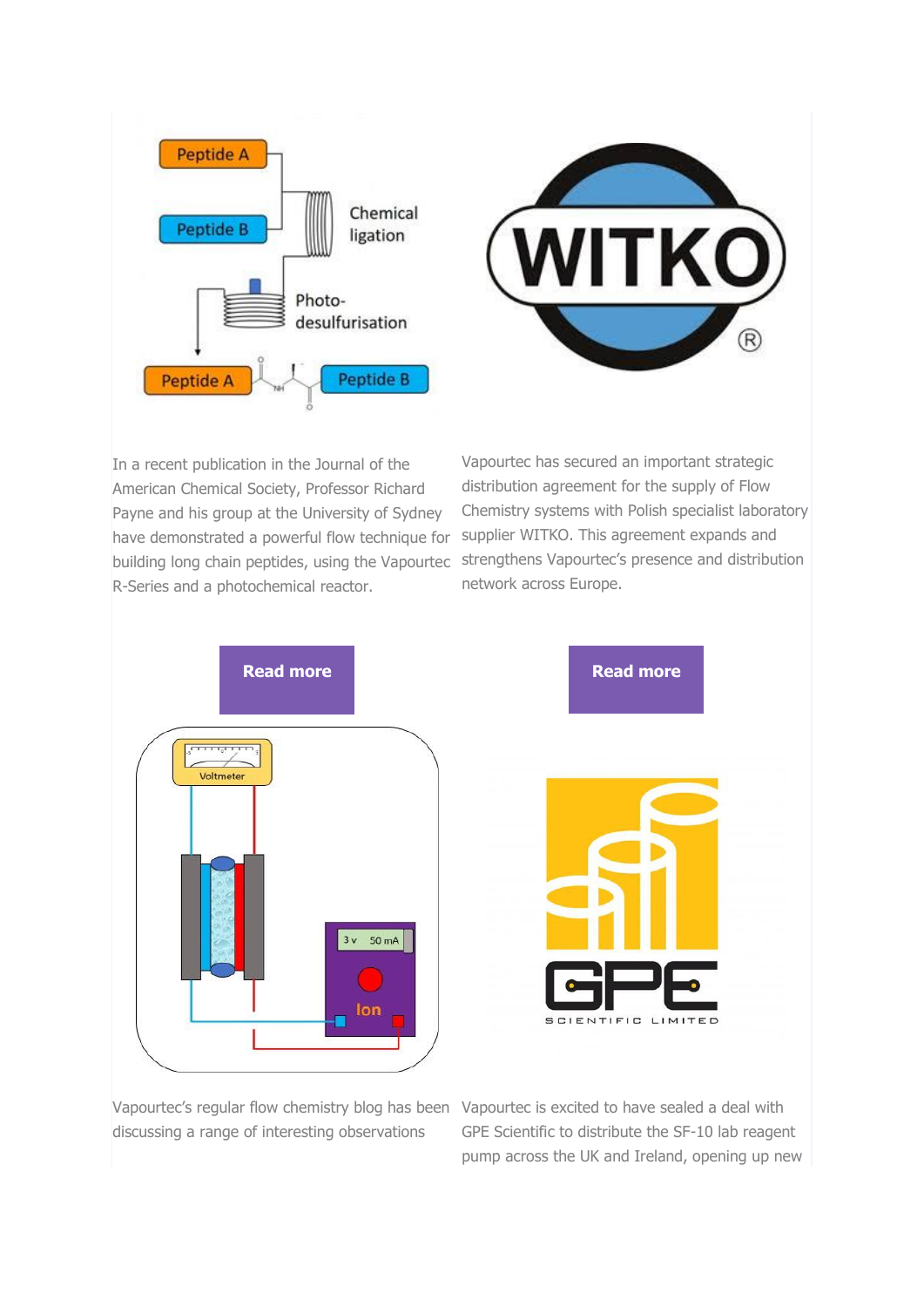made in The Lab while testing and developing Vapourtec's Ion electrochemical reactor.

commercial possibilities within wider laboratory settings.



Figure 1: sp<sup>2</sup>-sp<sup>3</sup> cross-coupling achieved using a nonstabilised diazo species photochemically generated in-situ from N-Boc piperidine derived oxadiazoline 2

### **Synthesis of a pharmaceutical intermediate by cross-coupling with non-stabilised diazo compounds**

Aryl-alkyl cross coupling reactions represent one of the most important emerging topics in synthesis, which linked with hitherto difficult to access highly reactive chemical intermediates represent an exciting area for exploitation by flow chemical methods. This application note builds on recently published work by the Group of Professor Steven Ley, Department of Chemistry, University of Cambridge (UK)

#### **[Read more](https://vapourtec.createsend1.com/t/r-l-jjkihhkk-l-z/)**

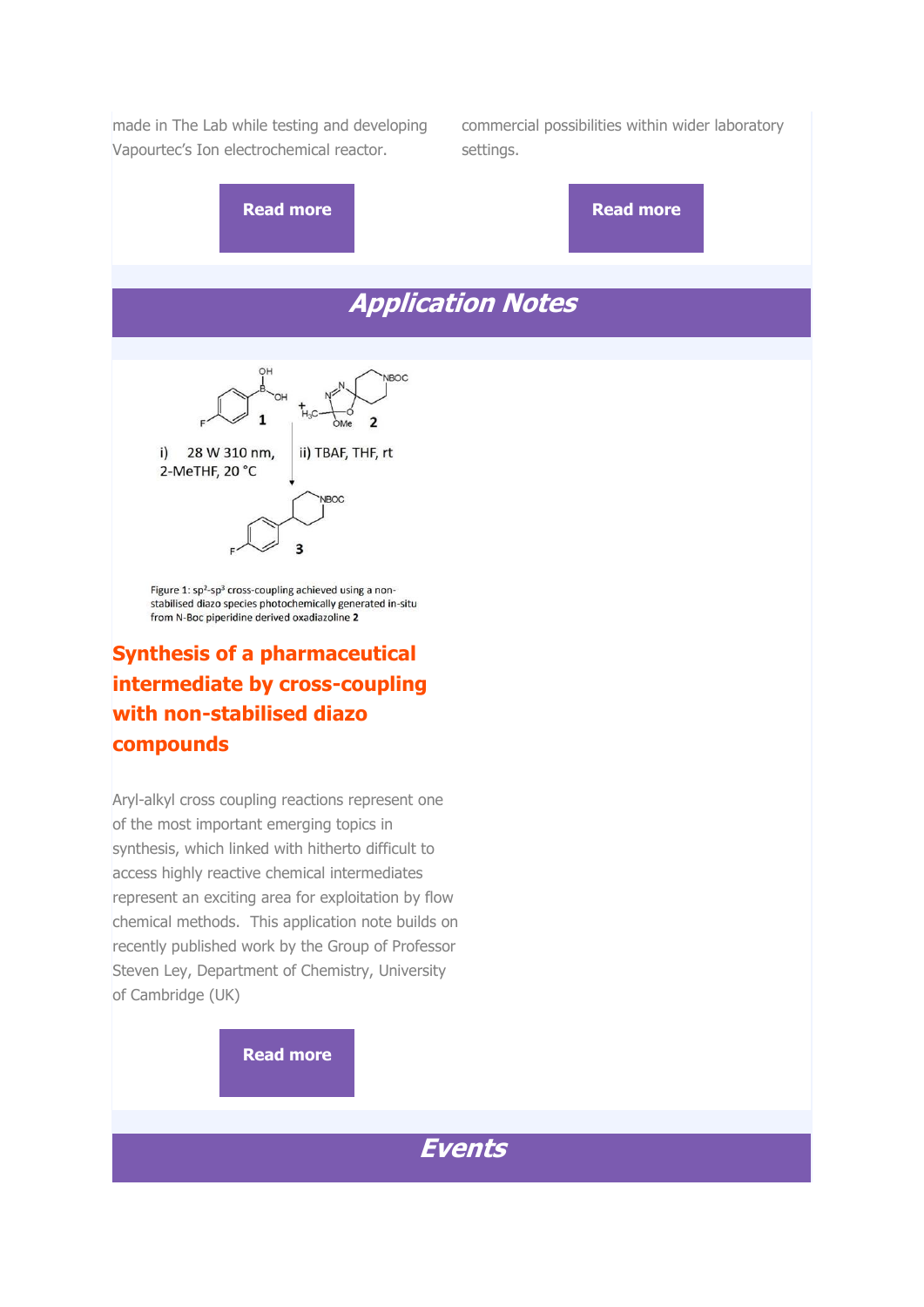

| Uranium<br>92 | Potassium<br>19 |
|---------------|-----------------|
|               |                 |
| 238.03        | 39.098          |
| Arsenic<br>33 | Fluorine<br>9   |
| Ąς            |                 |
| 74.922        | 18.996          |

÷.

 $\frac{1}{2}$ 

**Synthesis Forum** 

#### **International Conference on MicroUK Automated Synthesis Forum -Reaction Technology – IMRET 2018 UKASF 2018**

15th IMRET will take place in the city of Karlsruhe/Germany from 21-24 October 2018, organised by DECHEMA e.V. with the support of the German ProcessNet Woking Group on Micro Process Engineering, the IMRET Steering Committee, and the International Flow Chemistry Society.

2018 UK Automated Synthesis Forum is scheduled to take place at AstraZeneca in Macclesfield, on 29th and 30th October 2018. Themes for discussion will include; flash vacuum pyrolysis, DNA encoded libraries, electrochemistry and peptides/solid phase synthesis.



The 7th Flow Chemistry Congress is organised by SELECTBIO on behalf of The Flow Chemistry Society. The date is 12-13 November 2018 at Courtyard by Marriott Miami Downtown/Brickell Hotel, Miami, USA.

## **10th Symposium on Continuous Flow Reactor Technology for Industrial Applications**

The symposium attracts more than 150 delegates from around the world. This year's conference is located at Ramada Plaza – Milano – Italy from 13- 15th November 2018.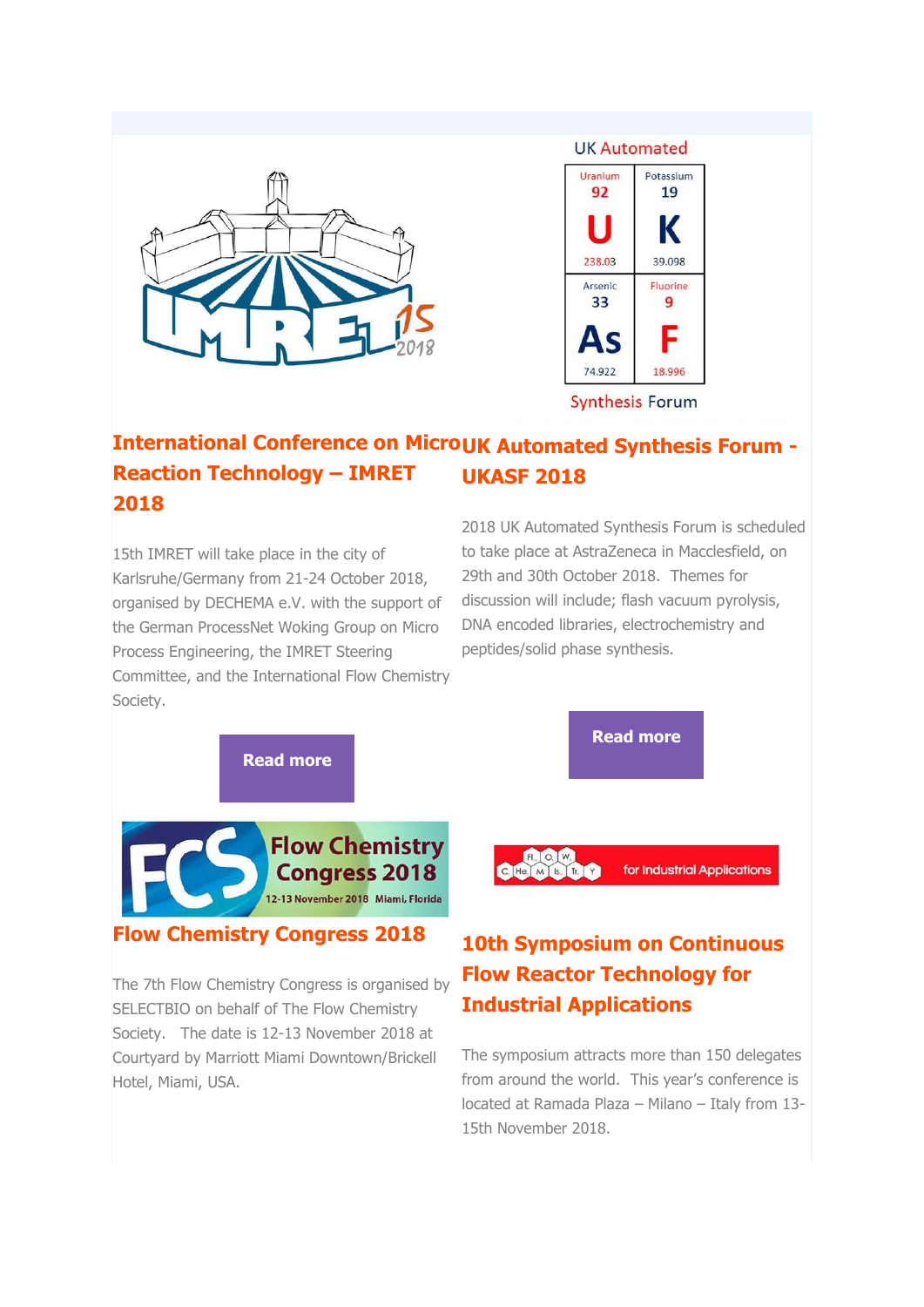#### **[Read More](https://vapourtec.createsend1.com/t/r-l-jjkihhkk-l-yd/) [Read more](https://vapourtec.createsend1.com/t/r-l-jjkihhkk-l-yk/)**

## **Publications**





#### **Flow-based biocatalysis: Application A flow platform for degradation-free to peracetylated arabinofuranosyl-1,5-arabinofuranose synthesis CuAAC bioconjugation**s

Teodora Bavaro (a), Andrea Pinto (b), Federica Dall'Oglio (c), María J. Hernáiz (d), Carlo F. Morelli (1) & Allan J.B. Watson (3,2) (e), Paolo Zambelli (b), Carlo De Micheli (c), Paola Conti (c), Lucia Tamborini (c), Marco Terreni (a)

(a) Department of Drug Sciences, University of Pavia, Viale Taramelli 12, 27100 Pavia, Italy

(b) Department of Food Environmental and Nutritional Science (DeFENS), University of Milan, Via Mangiagalli 25, 20133 Milan, Italy

(c) Department of Pharmaceutical Sciences (DISFARM), University of Milan, Via Mangiagalli 25, 20133 Milan, Italy

Marine Z.C. Hatit (1), Linus F. Reichenbach (1), John M. Tobin (2), Filipe Vilela (2), Glenn A.Burley

(1) Department of Pure and Applied Chemistry, University of Strathclyde, 295 Cathedral Street, Glasgow G1 1XL, UK.

(2) Chemical Sciences, Heriot-Watt University, Edinburgh EH14 4AS, UK.

(3) School of Chemistry, University of St Andrews, North Haugh, St Andrews KY16 9ST, UK.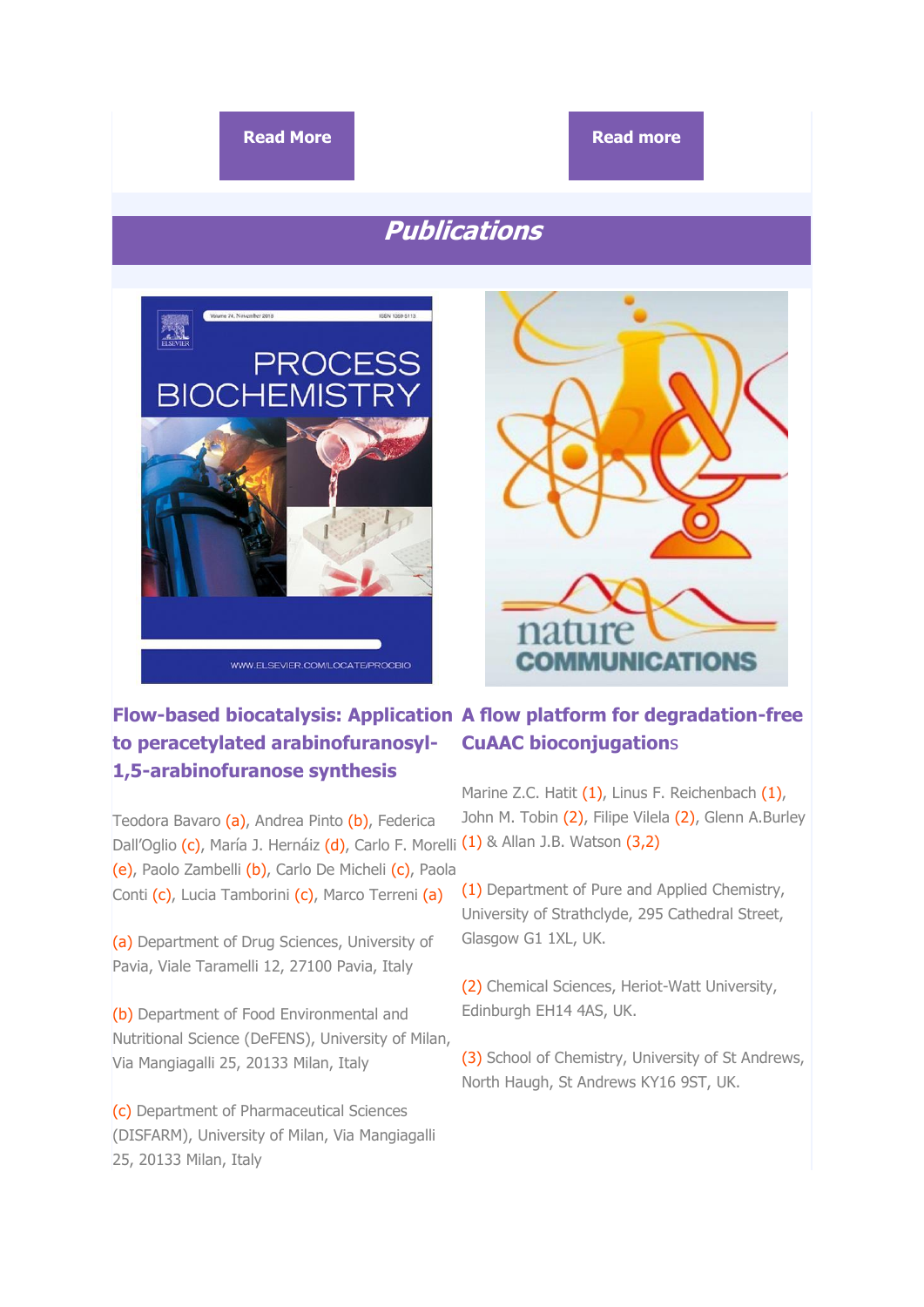(d) Department of Pharmaceutical and Organic Chemistry, Faculty of Pharmacy, Complutense University of Madrid, Plaza de Ramón y Cajal s/n, 28040 Madrid, Spain

(e) Department of Chemistry, University of Milan, Via Golgi 19, 20133 Milan, Italy



# **Continuous flow synthesis of a carbon-based molecular cage macrocycle via a three-fold homocoupling reaction**

**Combining CH functionalisation and flow photochemical heterocyclic metamorphosis (FP-HM) for the synthesis of benzo [1, 3] oxazepines**

ScienceDirect

Nanomaterials and the School of Physical Sciences, The University of Adelaide, Adelaide,

\* Corresponding authors a b Centre for Advanced Jasraj S. Babra, Andrew T. Russell, Christopher D. Smith, Yuxiong Zhang

Australia Melanie Kitchin (ab), Kristina Konstas (a), Department of Chemistry, University of Reading, Christopher J. Sumby (b), Milena L. Czyz (a), Peter Whiteknights, Reading, RG6 6AD, UK Valente (b), Matthew R. Hill \*(ab), Anastasios Polyzos \*(ac), Christian J. Doonan \*(ab) **[Read more](https://vapourtec.createsend1.com/t/r-l-jjkihhkk-l-jh/)**

\* Corresponding authors